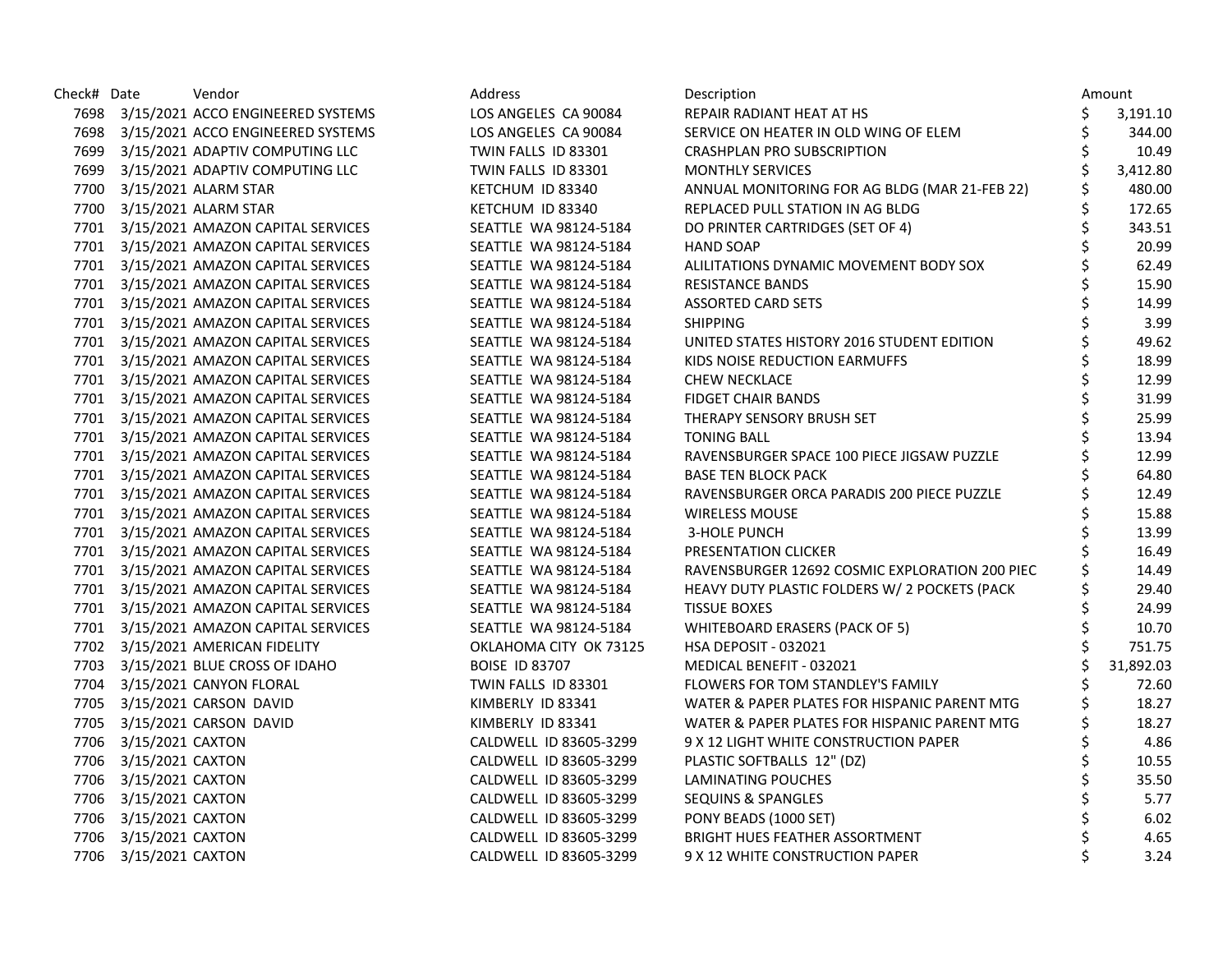| 7706 3/15/2021 CAXTON                                             | CALDWELL ID 83605-3299   | 12 X 18 WHITE CONSTRUCTION PAPER              | \$<br>6.52     |
|-------------------------------------------------------------------|--------------------------|-----------------------------------------------|----------------|
| 7706 3/15/2021 CAXTON                                             | CALDWELL ID 83605-3299   | FINGERPAINT PAPER (100 PK)                    | \$<br>13.50    |
| 7706 3/15/2021 CAXTON                                             | CALDWELL ID 83605-3299   | VIOLET TEMPRA PAINT                           | 5.36           |
| 7706 3/15/2021 CAXTON                                             | CALDWELL ID 83605-3299   | <b>BLUE TEMPRA PAINT</b>                      | \$<br>5.36     |
| 7706 3/15/2021 CAXTON                                             | CALDWELL ID 83605-3299   | YELLOW TEMPRA PAINT                           | \$<br>5.36     |
| 7706 3/15/2021 CAXTON                                             | CALDWELL ID 83605-3299   | <b>BLACK TEMPERA PAINT</b>                    | \$<br>2.68     |
| 7706 3/15/2021 CAXTON                                             | CALDWELL ID 83605-3299   | <b>WHITE CARD STOCK</b>                       | \$<br>21.62    |
| 7706 3/15/2021 CAXTON                                             | CALDWELL ID 83605-3299   | SPONGES (24)                                  | \$<br>35.28    |
| 7706 3/15/2021 CAXTON                                             | CALDWELL ID 83605-3299   | 9 X 12 LIGHT WHITE CONSTRUCTION PAPER         | 4.86           |
| 7706 3/15/2021 CAXTON                                             | CALDWELL ID 83605-3299   | 9 X 12 LIGHT YELLOW/ORANGE CONSTRUCTION PAPER | 3.24           |
| 7706 3/15/2021 CAXTON                                             | CALDWELL ID 83605-3299   | 9 X 12 LIGHT RED CONSTRUCTION PAPER           | \$<br>3.24     |
| 7706 3/15/2021 CAXTON                                             | CALDWELL ID 83605-3299   | 9 X 12 LIGHT BLUE CONSTRUCTION PAPER          | \$<br>3.24     |
| 7706 3/15/2021 CAXTON                                             | CALDWELL ID 83605-3299   | 9 X 12 LIGHT BROWN CONSTRUCTION PAPER         | \$<br>2.43     |
| 7706 3/15/2021 CAXTON                                             | CALDWELL ID 83605-3299   | <b>DIXIE CUPS</b>                             | \$<br>13.98    |
| 7706 3/15/2021 CAXTON                                             | CALDWELL ID 83605-3299   | <b>MANILA FOLDERS</b>                         | \$<br>13.96    |
| 7706 3/15/2021 CAXTON                                             | CALDWELL ID 83605-3299   | <b>WHITE CARD STOCK</b>                       | \$<br>54.05    |
| 7707 3/15/2021 CDW GOVERNMENT                                     | CHICAGO IL 60675-1515    | STAR TECH 42U 4 POST RACK                     | \$<br>351.23   |
| 7708 3/15/2021 CHANEY AMANDA                                      | SHOSHONE ID 83352        | SUPPLIES FOR SHOP                             | \$<br>53.15    |
| 7709 3/15/2021 CHARLIE'S PRODUCE                                  | SEATTLE WA 98124         | <b>FRUITS &amp; VEGGIES</b>                   | \$<br>836.05   |
| 7709 3/15/2021 CHARLIE'S PRODUCE                                  | SEATTLE WA 98124         | <b>FRUITS &amp; VEGGIES</b>                   | \$<br>552.55   |
| 7709 3/15/2021 CHARLIE'S PRODUCE                                  | SEATTLE WA 98124         | <b>FRUITS &amp; VEGGIES</b>                   | \$<br>774.00   |
| 7710 3/15/2021 CITY OF HANSEN                                     | HANSEN ID 83334          | <b>SEWER</b>                                  | \$<br>301.50   |
| 7710 3/15/2021 CITY OF HANSEN                                     | HANSEN ID 83334          | <b>WATER</b>                                  | \$<br>229.50   |
| 7710 3/15/2021 CITY OF HANSEN                                     | HANSEN ID 83334          | <b>IRRIGATION PUMP</b>                        | \$<br>15.03    |
| 7711 3/15/2021 CULLIGAN MAGIC VALLEY                              | TWIN FALLS ID 83301      | JR/SR HIGH                                    | \$<br>17.35    |
| 7711 3/15/2021 CULLIGAN MAGIC VALLEY                              | TWIN FALLS ID 83301      | ELEM                                          | \$<br>59.55    |
| 7712 3/15/2021 CUNNINGHAM HOLLY                                   | EDEN ID 83325            | STORAGE BAG FOR LAPTOP                        | \$<br>94.18    |
| 7712 3/15/2021 CUNNINGHAM HOLLY                                   | <b>EDEN ID 83325</b>     | MISC DECORATIONS & REFRESHMENTS               | \$<br>177.90   |
| 7712 3/15/2021 CUNNINGHAM HOLLY                                   | EDEN ID 83325            | <b>BINDER ORGANIZATION</b>                    | \$<br>28.62    |
| 7712 3/15/2021 CUNNINGHAM HOLLY                                   | EDEN ID 83325            | PIZZA FOR GEAR UP COHORT                      | \$<br>101.64   |
| 7712 3/15/2021 CUNNINGHAM HOLLY                                   | <b>EDEN ID 83325</b>     | <b>ACTIVITY DECORATIONS</b>                   | \$<br>33.92    |
| 7713 3/15/2021 EDUCATIONAL TESTING SERVICE                        | PITTSBURGH PA 15251-7986 | PARA PRO TEST                                 | \$<br>110.00   |
| 7713 3/15/2021 EDUCATIONAL TESTING SERVICE                        | PITTSBURGH PA 15251-7986 | PARA PRO TEST                                 | \$<br>55.00    |
| 7714 3/15/2021 ELIZABETH GRAHAM MESSAGE THERAPY KIMBERLY ID 83341 |                          | MASSAGES FOR STAFF 12/11/20                   | \$<br>300.00   |
| 7714 3/15/2021 ELIZABETH GRAHAM MESSAGE THERAPY KIMBERLY ID 83341 |                          | MASSAGES FOR STAFF 2/5/21                     | \$<br>300.00   |
| 7714 3/15/2021 ELIZABETH GRAHAM MESSAGE THERAPY                   | KIMBERLY ID 83341        | MASSAGES FOR STAFF 1/22/21                    | \$<br>300.00   |
| 7715 3/15/2021 FATBEAM LLC                                        | COEUR D ALENE ID 83814   | <b>INTERNET SERVICE</b>                       | \$<br>1,725.00 |
| 7716 3/15/2021 GEM STATE PAPER                                    | TWIN FALLS ID 83303-0469 | STIPPER FOR FLOOR FINISHING                   | \$<br>48.07    |
| 7716 3/15/2021 GEM STATE PAPER                                    | TWIN FALLS ID 83303-0469 | CHARIOT ISCRUB FLOOR CLEANER (USED)           | \$<br>3,450.00 |
| 7716 3/15/2021 GEM STATE PAPER                                    | TWIN FALLS ID 83303-0469 | VENTED LIDS FOR TAKE OUT LUNCHES              | \$<br>67.22    |
| 7716 3/15/2021 GEM STATE PAPER                                    | TWIN FALLS ID 83303-0469 | <b>FLOOR FINISH FOR FLOOR UPKEEP</b>          | \$<br>79.07    |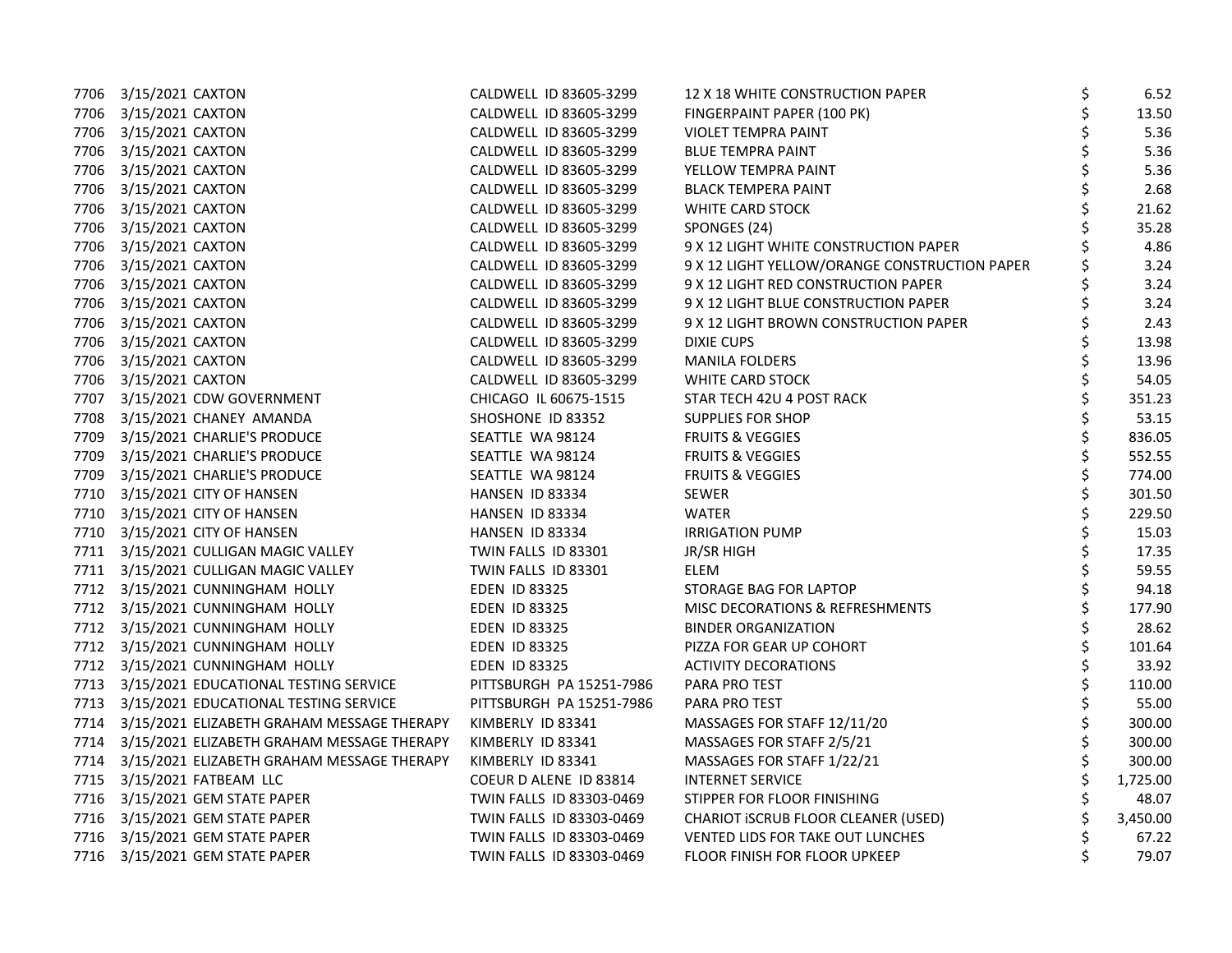|      | 7717 3/15/2021 GREAT AMERICA FINANCIAL SERV | DALLAS TX 75266-0831 | <b>COPIER AGREEMENT-HS</b>                  | \$<br>121.00    |
|------|---------------------------------------------|----------------------|---------------------------------------------|-----------------|
|      | 7718 3/15/2021 HAMILTON SHAREE              | KIMBERLY ID 83341    | FUEL FOR HOMELESS FAMILY                    | 23.46           |
| 7718 | 3/15/2021 HAMILTON SHAREE                   | KIMBERLY ID 83341    | LUNCH FOR ATTENDEES TO GOING TECH W/ MICRON | 59.89           |
| 7718 | 3/15/2021 HAMILTON SHAREE                   | KIMBERLY ID 83341    | RAFFLE WINNERS SWEATSHIRTS                  | 94.69           |
|      | 7718 3/15/2021 HAMILTON SHAREE              | KIMBERLY ID 83341    | HYGIENE ITEMS FOR HML KIDS                  | 52.98           |
| 7719 | 3/15/2021 HANSEN SCHOOL DISTRICT #415       |                      | EMPLOYER SHARE MC & FICA - 032021           | 12,239.91       |
| 7720 | 3/15/2021 HANSEN SCHOOL DISTRICT #415       |                      | SUB TEACHER-SECONDARY - 032021              | 570.00          |
| 7720 | 3/15/2021 HANSEN SCHOOL DISTRICT #415       |                      | SECONDARY-ELL CERTIFIED - 032021            | 259.58          |
| 7720 | 3/15/2021 HANSEN SCHOOL DISTRICT #415       |                      | SECONDARY-WORKED PREP - 032021              | \$<br>217.46    |
| 7720 | 3/15/2021 HANSEN SCHOOL DISTRICT #415       |                      | SECONDARY TEACHER - 032021                  | \$<br>28,655.55 |
| 7720 | 3/15/2021 HANSEN SCHOOL DISTRICT #415       |                      | SUB TEACHER-ELEMENTARY - 032021             | \$<br>418.00    |
| 7720 | 3/15/2021 HANSEN SCHOOL DISTRICT #415       |                      | SUB PARA-ELEMENTARY - 032021                | 874.00          |
| 7720 | 3/15/2021 HANSEN SCHOOL DISTRICT #415       |                      | ELEMENTARY PARA - 032021                    | 1,076.25        |
| 7720 | 3/15/2021 HANSEN SCHOOL DISTRICT #415       |                      | ELEMENTARY-LITERACY TEAC - 032021           | 1,455.69        |
| 7720 | 3/15/2021 HANSEN SCHOOL DISTRICT #415       |                      | ELEMENTARY-ELL CERTIFIED - 032021           | \$<br>259.58    |
| 7720 | 3/15/2021 HANSEN SCHOOL DISTRICT #415       |                      | ELEMENTARY TEACHER - 032021                 | \$<br>40,293.91 |
| 7720 | 3/15/2021 HANSEN SCHOOL DISTRICT #415       |                      | 21ST CENTURY GRANT-CLASS - 032021           | \$<br>750.75    |
| 7720 | 3/15/2021 HANSEN SCHOOL DISTRICT #415       |                      | 21st CENTURY-TRANSPORTAT - 032021           | \$<br>358.35    |
| 7720 | 3/15/2021 HANSEN SCHOOL DISTRICT #415       |                      | 21st CENTURY-FOOD SERVIC - 032021           | \$<br>95.00     |
| 7720 | 3/15/2021 HANSEN SCHOOL DISTRICT #415       |                      | <b>BUSINESS OPERATION - 032021</b>          | 3,360.12        |
| 7720 | 3/15/2021 HANSEN SCHOOL DISTRICT #415       |                      | RURAL EDUC CLASSIFIED-EL - 032021           | \$<br>102.77    |
| 7720 | 3/15/2021 HANSEN SCHOOL DISTRICT #415       |                      | RURAL EDUC CERTEFIED SEC - 032021           | \$<br>350.00    |
| 7720 | 3/15/2021 HANSEN SCHOOL DISTRICT #415       |                      | TITLE IV-CLASSIFIED - 032021                | 323.00          |
| 7720 | 3/15/2021 HANSEN SCHOOL DISTRICT #415       |                      | MEDICIAD CLASSIFIED SEC - 032021            | 1,787.61        |
| 7720 | 3/15/2021 HANSEN SCHOOL DISTRICT #415       |                      | BUILDING CARE - 032021                      | 4,907.73        |
| 7720 | 3/15/2021 HANSEN SCHOOL DISTRICT #415       |                      | IDEA PART B PRESCHOOL - 032021              | 408.50          |
| 7720 | 3/15/2021 HANSEN SCHOOL DISTRICT #415       |                      | <b>BUILDING MAINT - 032021</b>              | \$<br>4,227.10  |
| 7720 | 3/15/2021 HANSEN SCHOOL DISTRICT #415       |                      | <b>GROUNDS - 032021</b>                     | \$<br>278.66    |
| 7720 | 3/15/2021 HANSEN SCHOOL DISTRICT #415       |                      | TRANSPORTATION-SUPERVISO - 032021           | \$<br>374.40    |
| 7720 | 3/15/2021 HANSEN SCHOOL DISTRICT #415       |                      | TRANSPORTATION-MECHANIC - 032021            | 558.72          |
| 7720 | 3/15/2021 HANSEN SCHOOL DISTRICT #415       |                      | TRANSPORTATION- PUPIL TR - 032021           | 2,311.79        |
| 7720 | 3/15/2021 HANSEN SCHOOL DISTRICT #415       |                      | TRANSPORTATION-OTHER - 032021               | 258.30          |
| 7720 | 3/15/2021 HANSEN SCHOOL DISTRICT #415       |                      | TRANSPORTATION-OFFICE - 032021              | 211.81          |
| 7720 | 3/15/2021 HANSEN SCHOOL DISTRICT #415       |                      | TRANSPORTATION- ACTVTY D - 032021           | \$<br>319.32    |
| 7720 | 3/15/2021 HANSEN SCHOOL DISTRICT #415       |                      | TRANSPORTATION- DOWN TIM - 032021           | \$<br>200.90    |
| 7720 | 3/15/2021 HANSEN SCHOOL DISTRICT #415       |                      | IDEA PART B-CLASSIFIED E - 032021           | 1,900.00        |
| 7720 | 3/15/2021 HANSEN SCHOOL DISTRICT #415       |                      | IDEA PART B CLASSIFIED S - 032021           | 1,299.03        |
| 7720 | 3/15/2021 HANSEN SCHOOL DISTRICT #415       |                      | 21st CENTURY GRANT-ENRIC - 032021           | 648.00          |
| 7720 | 3/15/2021 HANSEN SCHOOL DISTRICT #415       |                      | 21st CENTURY GRANT DIREC - 032021           | \$<br>2,832.50  |
| 7720 | 3/15/2021 HANSEN SCHOOL DISTRICT #415       |                      | 21st CENTURY GRANT-CERTI - 032021           | \$<br>2,053.00  |
| 7720 | 3/15/2021 HANSEN SCHOOL DISTRICT #415       |                      | MIGRANT C CERTIFIED ELEM - 032021           | \$<br>710.00    |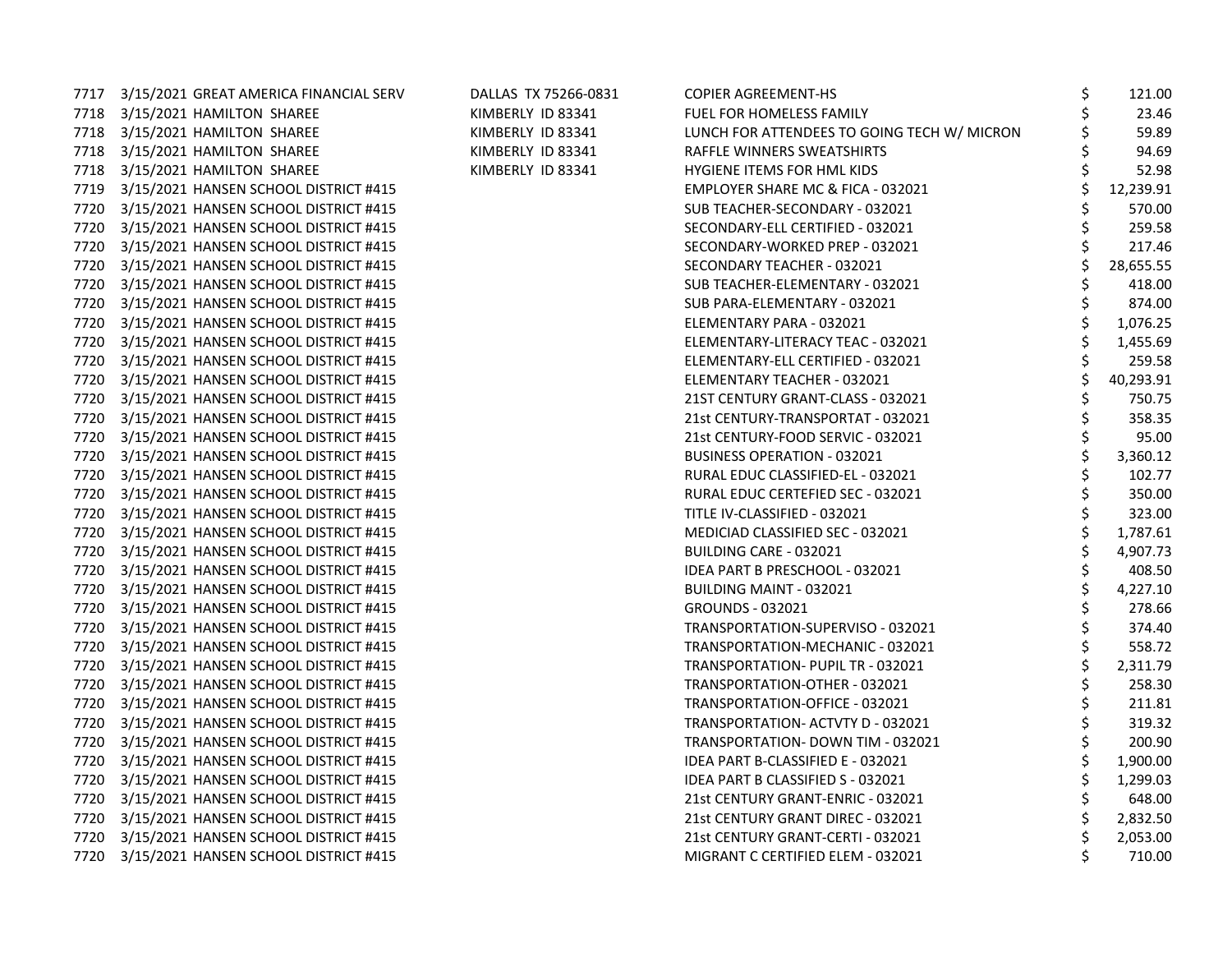7720 3/15/2021 HANSEN SCHOOL DISTRICT #415 7720 3/15/2021 HANSEN SCHOOL DISTRICT #415 7720 3/15/2021 HANSEN SCHOOL DISTRICT #415 7720 3/15/2021 HANSEN SCHOOL DISTRICT #415 7720 3/15/2021 HANSEN SCHOOL DISTRICT #415 7720 3/15/2021 HANSEN SCHOOL DISTRICT #415 7720 3/15/2021 HANSEN SCHOOL DISTRICT #415 7720 3/15/2021 HANSEN SCHOOL DISTRICT #415 7720 3/15/2021 HANSEN SCHOOL DISTRICT #415 7720 3/15/2021 HANSEN SCHOOL DISTRICT #415 7720 3/15/2021 HANSEN SCHOOL DISTRICT #415 7720 3/15/2021 HANSEN SCHOOL DISTRICT #415 7720 3/15/2021 HANSEN SCHOOL DISTRICT #415 7720 3/15/2021 HANSEN SCHOOL DISTRICT #415 7720 3/15/2021 HANSEN SCHOOL DISTRICT #415 7720 3/15/2021 HANSEN SCHOOL DISTRICT #415 7720 3/15/2021 HANSEN SCHOOL DISTRICT #415 7720 3/15/2021 HANSEN SCHOOL DISTRICT #415 7720 3/15/2021 HANSEN SCHOOL DISTRICT #415 7720 3/15/2021 HANSEN SCHOOL DISTRICT #415 7720 3/15/2021 HANSEN SCHOOL DISTRICT #415 7720 3/15/2021 HANSEN SCHOOL DISTRICT #415 7720 3/15/2021 HANSEN SCHOOL DISTRICT #415 7720 3/15/2021 HANSEN SCHOOL DISTRICT #415 7720 3/15/2021 HANSEN SCHOOL DISTRICT #415 7720 3/15/2021 HANSEN SCHOOL DISTRICT #415 7720 3/15/2021 HANSEN SCHOOL DISTRICT #415 7720 3/15/2021 HANSEN SCHOOL DISTRICT #415 7720 3/15/2021 HANSEN SCHOOL DISTRICT #415 7720 3/15/2021 HANSEN SCHOOL DISTRICT #415 7720 3/15/2021 HANSEN SCHOOL DISTRICT #415 7721 3/15/2021 HANSEN SCHOOL DISTRICT #415 7721 3/15/2021 HANSEN SCHOOL DISTRICT #415 7721 3/15/2021 HANSEN SCHOOL DISTRICT #415 7722 3/15/2021 HARDCASTLE IVAN TWIN FALLS ID 83301 7723 3/15/2021 HERNANDEZ DACIA HANSEN ID 83334 AFTERSCHOOL SNACKS \$ 91.93 7724 3/15/2021 HOME DEPOT CREDIT SERV LOUISVILLE KY 40290-1030 7724 3/15/2021 HOME DEPOT CREDIT SERV LOUISVILLE KY 40290-1030 7725 3/15/2021 IDAHO DEPT OF HEALTH & WELFARE BOISE ID 83720-0036 7726 3/15/2021 IDAHO DIGITAL LEARNING BOISE ID 83707 7726 3/15/2021 IDAHO DIGITAL LEARNING BOISE ID 83707

| MIGRANT C-CLASSIFIED ELE - 032021        | \$       | 1,040.34  |
|------------------------------------------|----------|-----------|
| MIGRANT C CERTIFIED SEC - 032021         | \$       | 222.50    |
| FOOD SERVICE - 032021                    | \$       | 3,451.50  |
| SECONDARY-CTE-AG - 032021                | \$       | 666.66    |
| SAFE & DRUG FREE - 032021                |          | 333.33    |
| TITLE I-COUNSELOR - 032021               | \$<br>\$ | 710.58    |
| GEAR UP-CLASSIFIED - 032021              |          | 1,200.00  |
| TITLE I-CLASSIFIED - 032021              | ややみや     | 2,233.71  |
| TITLE I-CERTIFIED - 032021               |          | 4,743.20  |
| ADMIN ASSISTANT-SEC - 032021             |          | 1,428.00  |
| ADMIN ASSISTANT-ELEMENTA - 032021        |          | 1,254.60  |
| ADMINISTRATION-SECONDARY - 032021        |          | 5,215.95  |
| ADMINISTRATION-ELEMENTAR - 032021        |          | 4,899.83  |
| DISTRICT ADMINISTRAT - 032021            |          | 7,437.50  |
| SPED SUPPORT DIRECTOR-SE - 032021        |          | 291.66    |
| SPED SUPPORT DIRECTOR-EL - 032021        |          | 291.66    |
| SPED SUPPORT-CERT - 032021               | さんそう     | 4,890.66  |
| COLLEGE/CAREER CLASSIFIE - 032021        |          | 129.29    |
| <b>GUIDANCE-SEC - 032021</b>             | \$       | 2,628.55  |
| GUIDANCE EXTENDED DAYS - 032021          |          | 278.58    |
| GUIDANCE-ELEM - 032021                   | ちゃやちゃ    | 785.92    |
| ACTIVITY-ATHLETIC DIRECT - 032021        |          | 433.33    |
| <b>ACTIVITY WORKERS - 032021</b>         |          | 200.00    |
| ACTIVITY-COACH - 032021                  |          | 1,200.00  |
| SPECIAL ED PRESCHOOL-PAR - 032021        |          | 438.72    |
| SPECIAL ED PRESCHOOL-TEA - 032021        |          | 3,942.66  |
| SPECIAL ED CLASSIFIED-EL - 032021        | \$\$\$   | 1,042.61  |
| SPECIAL ED CERTIFIED-SEC - 032021        |          | 3,375.00  |
| SPECIAL ED CERTIFIED-ELE - 032021        | \$       | 3,776.00  |
| SECONDARY-VOCATIONAL EDU - 032021        | \$       | 3,697.91  |
| SECONDARY PARA - 032021                  | \$       | 91.64     |
| EMPLOYER SHARE PERSI - 032021            |          | 3,741.39  |
| MATCH PERSI BILL                         | \$\$\$   | 0.01      |
| EMPLOYER SHARE PERSI - 032021            |          | 15,263.33 |
| <b>CLASSROOM T STOOLS</b>                | \$       | 135.00    |
| <b>AFTERSCHOOL SNACKS</b>                | \$<br>\$ | 91.93     |
| SUPPLIES FOR AG MECH CLASS               |          | 79.61     |
| LAST MONTHS BILL THAT HASN'T CLEARED YET |          | 142.80    |
| MEDICAID MATCH                           |          | 8,000.00  |
| CREDIT FOR IREA MEMBERSHIP               | \$\$\$   | (100.00)  |
| 8TH GRADE CAREER EXPLORATION             | \$       | 225.00    |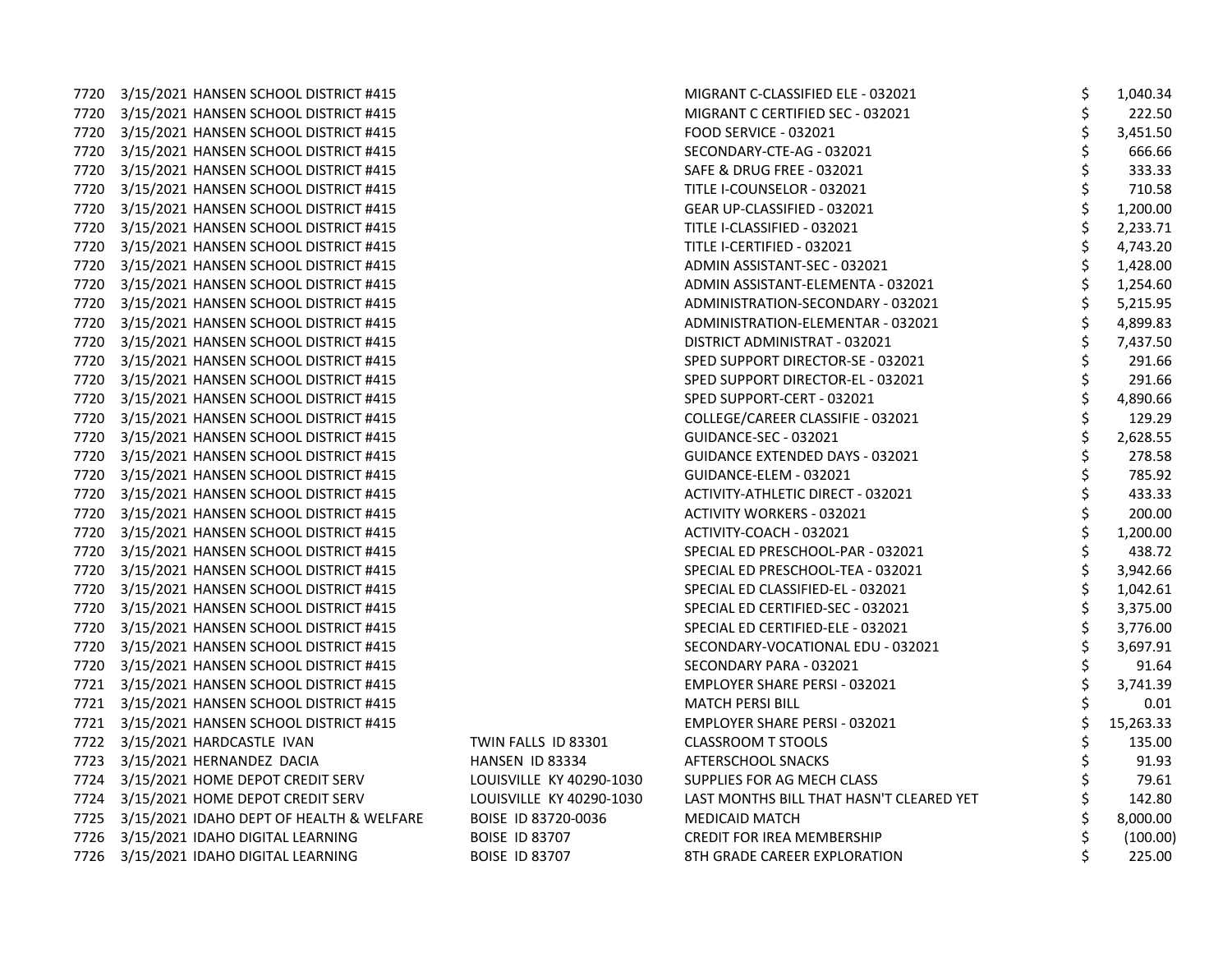|      | 7726 3/15/2021 IDAHO DIGITAL LEARNING         | <b>BOISE ID 83707</b>         | <b>DUAL CREDIT TRIG</b>                     | \$<br>300.00 |
|------|-----------------------------------------------|-------------------------------|---------------------------------------------|--------------|
|      | 7726 3/15/2021 IDAHO DIGITAL LEARNING         | <b>BOISE ID 83707</b>         | PATHWAYS TO SUCCESS                         | 420.00       |
|      | 7726 3/15/2021 IDAHO DIGITAL LEARNING         | <b>BOISE ID 83707</b>         | <b>MISC ONLINE CLASSES</b>                  | 465.00       |
|      | 7727 3/15/2021 IDAHO POWER                    | CAROL STREAM IL 60197-5381    | <b>FOOTBALL FIELD</b>                       | 5.16         |
|      | 7727 3/15/2021 IDAHO POWER                    | CAROL STREAM IL 60197-5381    | <b>COMMUNITY GYM</b>                        | \$<br>277.72 |
|      | 7727 3/15/2021 IDAHO POWER                    | CAROL STREAM IL 60197-5381    | SOUTH MODULAR                               | 16.50        |
|      | 7727 3/15/2021 IDAHO POWER                    | CAROL STREAM IL 60197-5381    | <b>IRRIGATION PUMP</b>                      | 18.81        |
|      | 7727 3/15/2021 IDAHO POWER                    | CAROL STREAM IL 60197-5381    | JR/SR HIGH                                  | 1,502.03     |
| 7727 | 3/15/2021 IDAHO POWER                         | CAROL STREAM IL 60197-5381    | ELEMENTARY                                  | 2,168.57     |
| 7727 | 3/15/2021 IDAHO POWER                         | CAROL STREAM IL 60197-5381    | PRESCHOOL                                   | 57.28        |
| 7728 | 3/15/2021 INTEGRATED TECHNOLOGIES             | TWIN FALLS ID 83303-1843      | COPIES-HS (1/16/21-2/15/21)                 | \$<br>34.23  |
|      | 7729 3/15/2021 INTERMOUNTAIN GAS              | BISMARCK ND 58506-5600        | PRESCHOOL                                   | 215.90       |
|      | 7729 3/15/2021 INTERMOUNTAIN GAS              | <b>BISMARCK ND 58506-5600</b> | JR/SR HIGH                                  | 3,514.40     |
| 7729 | 3/15/2021 INTERMOUNTAIN GAS                   | <b>BISMARCK ND 58506-5600</b> | AG BLDG                                     | 1,233.98     |
| 7729 | 3/15/2021 INTERMOUNTAIN GAS                   | BISMARCK ND 58506-5600        | <b>COMMUNITY GYM</b>                        | 340.73       |
| 7729 | 3/15/2021 INTERMOUNTAIN GAS                   | <b>BISMARCK ND 58506-5600</b> | <b>ELEMENTARY</b>                           | 1,290.45     |
|      | 7730 3/15/2021 LAMMERS TRUCK CENTER           | TWIN FALLS ID 83301           | GLOW PLUGS ON BUS 06                        | \$<br>627.30 |
|      | 7731 3/15/2021 LASSO JAMES                    | TWIN FALLS ID 83301           | <b>ACTIVITY DRIVER MEAL</b>                 | 6.50         |
|      | 7732 3/15/2021 LOCKWOOD SPRINKLERS & SPRAYING | HANSEN ID 83334               | SNOW REMOVAL (2/14/21)                      | 150.00       |
| 7733 | 3/15/2021 MEADOW GOLD DAIRY                   | ATLANTA GZ 30374-6496         | <b>MILK</b>                                 | 4,393.13     |
| 7734 | 3/15/2021 OFFICE DEPOT                        | PHOENIX AZ 85038-9248         | <b>BLACK TONER (HS LIBRARY)</b>             | 149.99       |
| 7734 | 3/15/2021 OFFICE DEPOT                        | PHOENIX AZ 85038-9248         | <b>BLACK TONER (ELEM COPY RM)</b>           | \$<br>72.24  |
|      | 7735 3/15/2021 PINEAE GREENHOUSES             | OGDEN UT 84401                | PETUNIA-CASCADIA ICEBERG                    | 50.40        |
|      | 7735 3/15/2021 PINEAE GREENHOUSES             | OGDEN UT 84401                | COLEUS-STD GLASSWRKS BURGUNDY WEDDING TRAIN | 43.80        |
|      | 7735 3/15/2021 PINEAE GREENHOUSES             | OGDEN UT 84401                | IPOMOEA-BLACKIE                             | 46.10        |
|      | 7735 3/15/2021 PINEAE GREENHOUSES             | OGDEN UT 84401                | PETUNIA-SURFINA BLUE VEIN                   | \$<br>62.10  |
|      | 7735 3/15/2021 PINEAE GREENHOUSES             | OGDEN UT 84401                | PETUNIA-SURFINA DEEP RED                    | 62.10        |
|      | 7735 3/15/2021 PINEAE GREENHOUSES             | OGDEN UT 84401                | VINCA VINE-MAJOR VARIEGTATA                 | \$<br>36.00  |
|      | 7735 3/15/2021 PINEAE GREENHOUSES             | OGDEN UT 84401                | DRACAENA-SPIKES                             | \$<br>36.00  |
|      | 7735 3/15/2021 PINEAE GREENHOUSES             | OGDEN UT 84401                | <b>TAGS</b>                                 | 50.00        |
|      | 7735 3/15/2021 PINEAE GREENHOUSES             | OGDEN UT 84401                | FREIGHT                                     | 58.18        |
|      | 7735 3/15/2021 PINEAE GREENHOUSES             | OGDEN UT 84401                | PETHOCHOA-SUPERCAL BLUE (PURPLE)            | \$<br>48.90  |
|      | 7735 3/15/2021 PINEAE GREENHOUSES             | OGDEN UT 84401                | LOBELIA-TECHNO BLUE                         | 45.00        |
|      | 7735 3/15/2021 PINEAE GREENHOUSES             | OGDEN UT 84401                | DORENANTHUS-MEZOO TRAINING RED              | \$<br>47.10  |
|      | 7735 3/15/2021 PINEAE GREENHOUSES             | OGDEN UT 84401                | IPOMOEA-SIDEKICK LIME GREEN                 | \$<br>54.30  |
|      | 7736 3/15/2021 PITNEY BOWES                   | PITTSBURGH PA 15250-7887      | POSTAGE METER LEASE                         | 194.85       |
|      | 7737 3/15/2021 PLUMBMASTER INC                | ATLANTA GA 30368-7187         | TOILET REPAIR PARTS                         | 513.98       |
| 7738 | 3/15/2021 PRIMARY THERAPY SOURCE              | TWIN FALLS ID 83301           | PAPERWORK/MILEAGE/CONSULTS                  | 572.10       |
|      | 7738 3/15/2021 PRIMARY THERAPY SOURCE         | TWIN FALLS ID 83301           | OCCUPATIONAL THERAPY-NON MEDICAID SEC       | 280.00       |
|      | 7738 3/15/2021 PRIMARY THERAPY SOURCE         | TWIN FALLS ID 83301           | PHYSICAL THERAPY- NON MEDICAID SEC          | 210.00       |
|      | 7738 3/15/2021 PRIMARY THERAPY SOURCE         | TWIN FALLS ID 83301           | OCCUPATIONAL THERAPY-NON MEDICAID-ELEM      | 595.00       |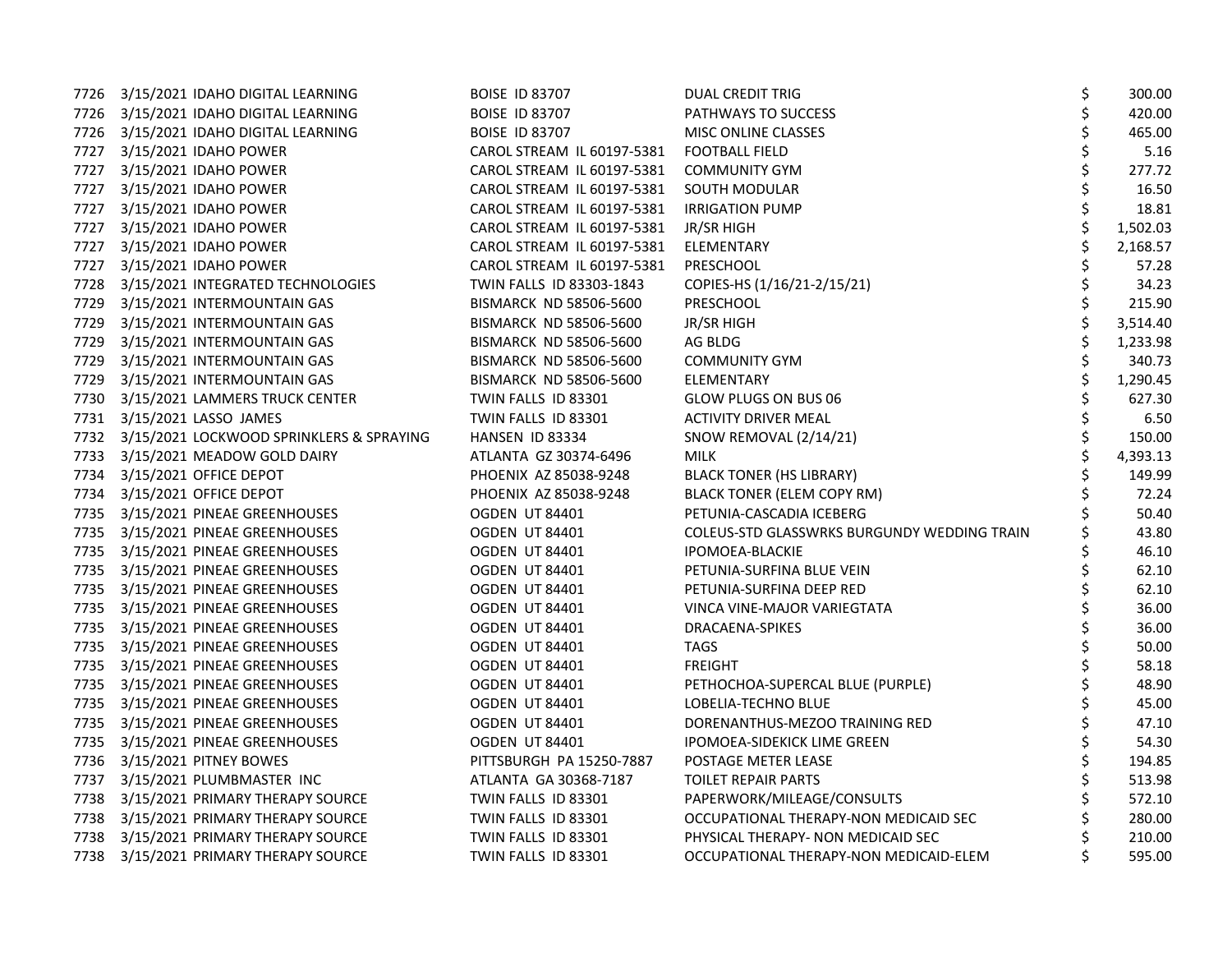| 7738 | 3/15/2021 PRIMARY THERAPY SOURCE           | TWIN FALLS ID 83301                                  | PHYSICAL THERAPY-NON MEDICAID-ELEM            | \$ | 210.00    |
|------|--------------------------------------------|------------------------------------------------------|-----------------------------------------------|----|-----------|
|      | 7738 3/15/2021 PRIMARY THERAPY SOURCE      | TWIN FALLS ID 83301                                  | OCCUPATIONAL THERAPY-MEDICAID ELM             | \$ | 735.00    |
|      | 7738 3/15/2021 PRIMARY THERAPY SOURCE      | TWIN FALLS ID 83301                                  | PHYSICAL THERAPY-MEDICAID ELEM                | \$ | 210.00    |
|      | 7739 3/15/2021 PURCHASE POWER              | PITTSBURGH PA 15250-7874                             | <b>POSTAGE</b>                                | \$ | 201.00    |
|      | 7740 3/15/2021 RIDLEY'S                    | TWIN FALLS ID 83301                                  | HUSKY SWEETS SUPPLIES                         | \$ | 130.13    |
|      | 7740 3/15/2021 RIDLEY'S                    | TWIN FALLS ID 83301                                  | PRESCHOOL SUPPLIES AND SNACKS                 |    | 163.07    |
|      | 7741 3/15/2021 RIKIM INC                   | KIMBERLY ID 83341                                    | <b>REPAIRS &amp; EXIT SIGNS</b>               |    | 310.98    |
|      | 7742 3/15/2021 RM MECHANICAL INC           | <b>BOISE ID 83709</b>                                | COMPLETION OF PHASE I OF ELEM HVAC SYSTEM     |    | 2,097.60  |
|      | 7743 3/15/2021 RODRIGUEZ VERONICA          | HANSEN ID 83334                                      | PIZZA FOR MIGRANT MTG                         |    | 26.31     |
| 7744 | 3/15/2021 ROTO-ROOTER                      | TWIN FALLS ID 83303                                  | REPAIR HOT/COLD MIXING VALVE AT ELEMENTARY    |    | 4,111.00  |
|      | 7744 3/15/2021 ROTO-ROOTER                 | TWIN FALLS ID 83303                                  | REPLACE URINAL IN ELEM                        |    | 850.00    |
|      | 7745 3/15/2021 SELECT SOURCE INC           | KIMBERLY ID 83341                                    | DIRTEX SPRAY                                  |    | 4.79      |
|      | 7745 3/15/2021 SELECT SOURCE INC           | KIMBERLY ID 83341                                    | LATCH FOR ROOF ACCESS                         |    | 2.59      |
|      | 7745 3/15/2021 SELECT SOURCE INC           | KIMBERLY ID 83341                                    | <b>ETHER</b>                                  |    | 4.29      |
|      | 7745 3/15/2021 SELECT SOURCE INC           | KIMBERLY ID 83341                                    | BOX WALL ANCHORS FOR BUS PARKING SIGNS        |    | 7.99      |
|      | 7746 3/15/2021 SHAMROCK FOODS              | SEATTLE WA 98124-1846                                | <b>FOOD</b>                                   | Ś. | 125.94    |
|      | 7746 3/15/2021 SHAMROCK FOODS              | SEATTLE WA 98124-1846                                | <b>FOOD</b>                                   | \$ | 654.48    |
|      | 7746 3/15/2021 SHAMROCK FOODS              | SEATTLE WA 98124-1846                                | FOOD                                          |    | 585.88    |
|      | 7746 3/15/2021 SHAMROCK FOODS              | SEATTLE WA 98124-1846                                | FOOD                                          | \$ | 312.13    |
|      | 7746 3/15/2021 SHAMROCK FOODS              | SEATTLE WA 98124-1846                                | <b>FOOD</b>                                   | \$ | 888.33    |
|      | 7746 3/15/2021 SHAMROCK FOODS              | SEATTLE WA 98124-1846                                | AFTERSCHOOL & SSD LUNCHES                     | \$ | 190.96    |
|      | 7746 3/15/2021 SHAMROCK FOODS              | SEATTLE WA 98124-1846                                | <b>FOOD</b>                                   | \$ | 74.64     |
|      | 7747 3/15/2021 SHOBE AMANDA                | KIMBERLY ID 83341                                    | MILEAGE FOR MIGRANT FAMILY VISITS             |    | 29.33     |
|      | 7748 3/15/2021 SMITHS CUSTOMER CHARGES     | PITTSBURGH PA 15264-4481                             | AFTERSCHOOL SNACKS AND FRIDAY SCHOOL FOOD     |    | 21.13     |
|      | 7748 3/15/2021 SMITHS CUSTOMER CHARGES     | PITTSBURGH PA 15264-4481                             | AFTERSCHOOL SNACKS AND FRIDAY SCHOOL FOOD     |    | 25.90     |
| 7749 | 3/15/2021 SPARKLIGHT                       | PHOENIX AZ 85062-8000                                | <b>PHONE SERVICE</b>                          |    | 340.54    |
|      | 7750 3/15/2021 ST. LUKES HEALTH SYSTEM     | BOISE ID 83701-1012                                  | DOT PHYSICAL & DRUG TEST                      |    | 74.00     |
|      | 7750 3/15/2021 ST. LUKES HEALTH SYSTEM     | BOISE ID 83701-1012                                  | <b>MEDICAL TESTS</b>                          | \$ | 35.00     |
|      | 7751 3/15/2021 STEVE REGAN CO              | SALT LAKE CITY UT 84130-0676 LAMBERT GREENHOUSE SOIL |                                               | \$ | 201.54    |
|      | 7751 3/15/2021 STEVE REGAN CO              | SALT LAKE CITY UT 84130-0676 SHIPPING                |                                               |    | 25.00     |
|      | 7752 3/15/2021 STOTZ EQUIPMENT             | TWIN FALLS ID 83301                                  | SERVICE FOR TORRO MOWER                       | \$ | 778.67    |
|      | 7752 3/15/2021 STOTZ EQUIPMENT             | TWIN FALLS ID 83301                                  | DIGNOSTIC ON JOHN DEERE MOWER                 | \$ | 67.92     |
|      | 7753 3/15/2021 TAYLOR JULIE                | HANSEN ID 83334                                      | <b>SCIENCE SPECIALS SUPPLIES</b>              |    | 18.52     |
| 7754 | 3/15/2021 THOMPSON BRETT                   |                                                      | <b>DOT LICENSE</b>                            |    | 218.20    |
|      | 7755 3/15/2021 TIERNEY                     | <b>ST. PAUL MN 55108</b>                             | PACK OF 8 CLASS VR HEADSETS WITH 1 YR VLASSVR |    | 10,000.00 |
|      | 7756 3/15/2021 TOOLS FOR SCHOOLS           | EMMETT ID 83617                                      | <b>FOOD</b>                                   |    | 5,783.61  |
|      | 7757 3/15/2021 TOSHIBA FINANCIAL SERVICES  | LOS ANGELES CA 90030-0310                            | COPIER AGREEMENT-ELEM                         |    | 188.00    |
|      | 7758 3/15/2021 U.S. POSTAL SERVICE         |                                                      | PREPAID POSTAGE FOR POSTAGE METER             |    | 800.00    |
|      | 7759 3/15/2021 VALLEY COMMUNITY COUNSELING | TWIN FALLS ID 83301                                  | CBRS SERVICES (1/8/21-1/29/21)                |    | 1,335.00  |
|      | 7759 3/15/2021 VALLEY COMMUNITY COUNSELING | TWIN FALLS ID 83301                                  | CBRS SERVICES (1/30/21-2/25/21)               |    | 1,623.75  |
|      | 7760 3/15/2021 VALLEY WIDE COOPERATIVE     | <b>NAMPA ID 83687</b>                                | YELLOW BUS FUEL                               |    | 1,442.39  |